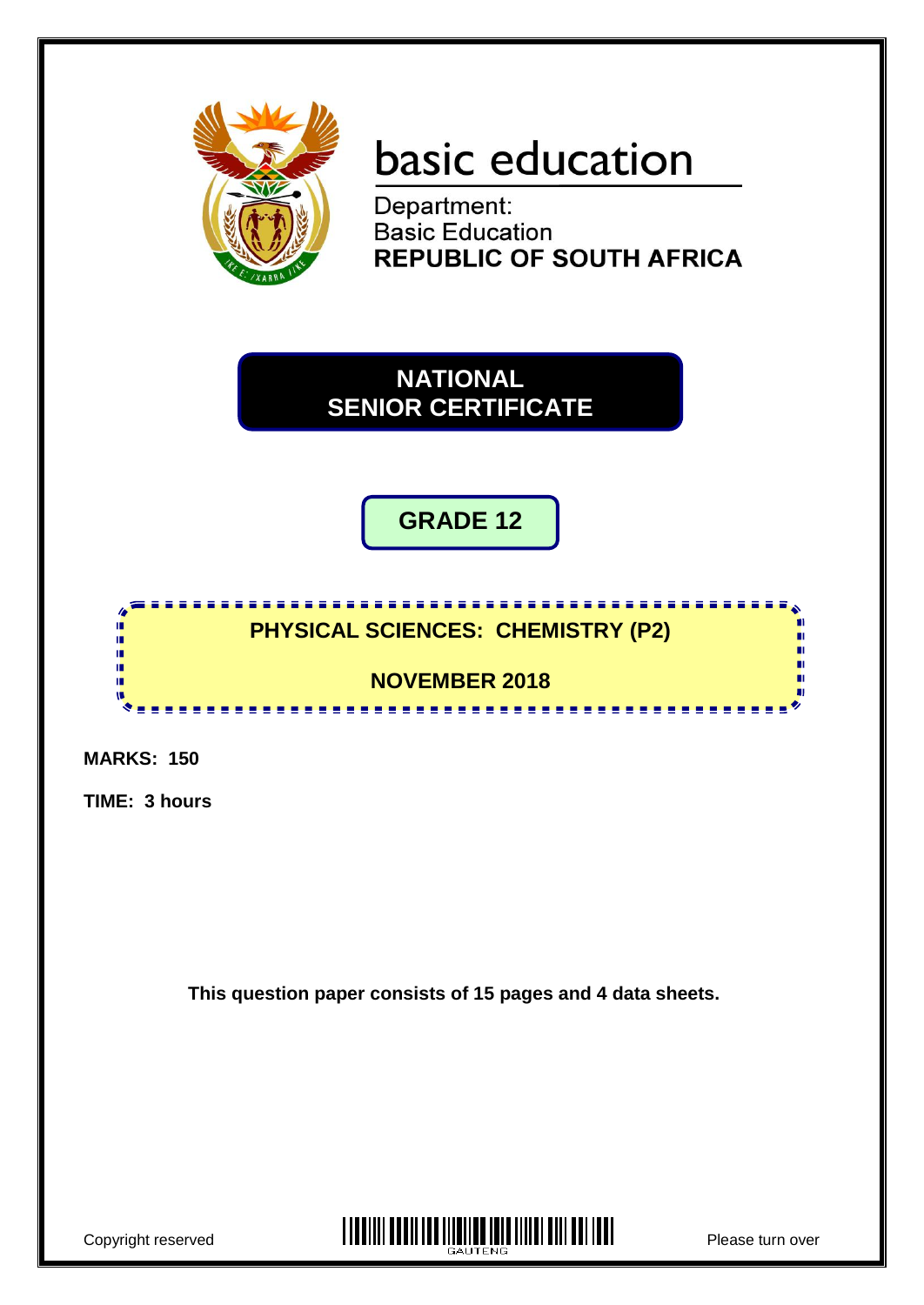#### **INSTRUCTIONS AND INFORMATION**

- 1. Write your examination number and centre number in the appropriate spaces on the ANSWER BOOK.
- 2. This question paper consists of TEN questions. Answer ALL the questions in the ANSWER BOOK.
- 3. Start EACH question on a NEW page in the ANSWER BOOK.
- 4. Number the answers correctly according to the numbering system used in this question paper.
- 5. Leave ONE line between two subquestions, e.g. between QUESTION 2.1 and QUESTION 2.2.
- 6. You may use a non-programmable calculator.
- 7. You may use appropriate mathematical instruments.
- 8. Show ALL formulae and substitutions in ALL calculations.
- 9. Round off your FINAL numerical answers to a minimum of TWO decimal places.
- 10. Give brief motivations, discussions, etc. where required.
- 11. You are advised to use the attached DATA SHEETS.
- 12. Write neatly and legibly.

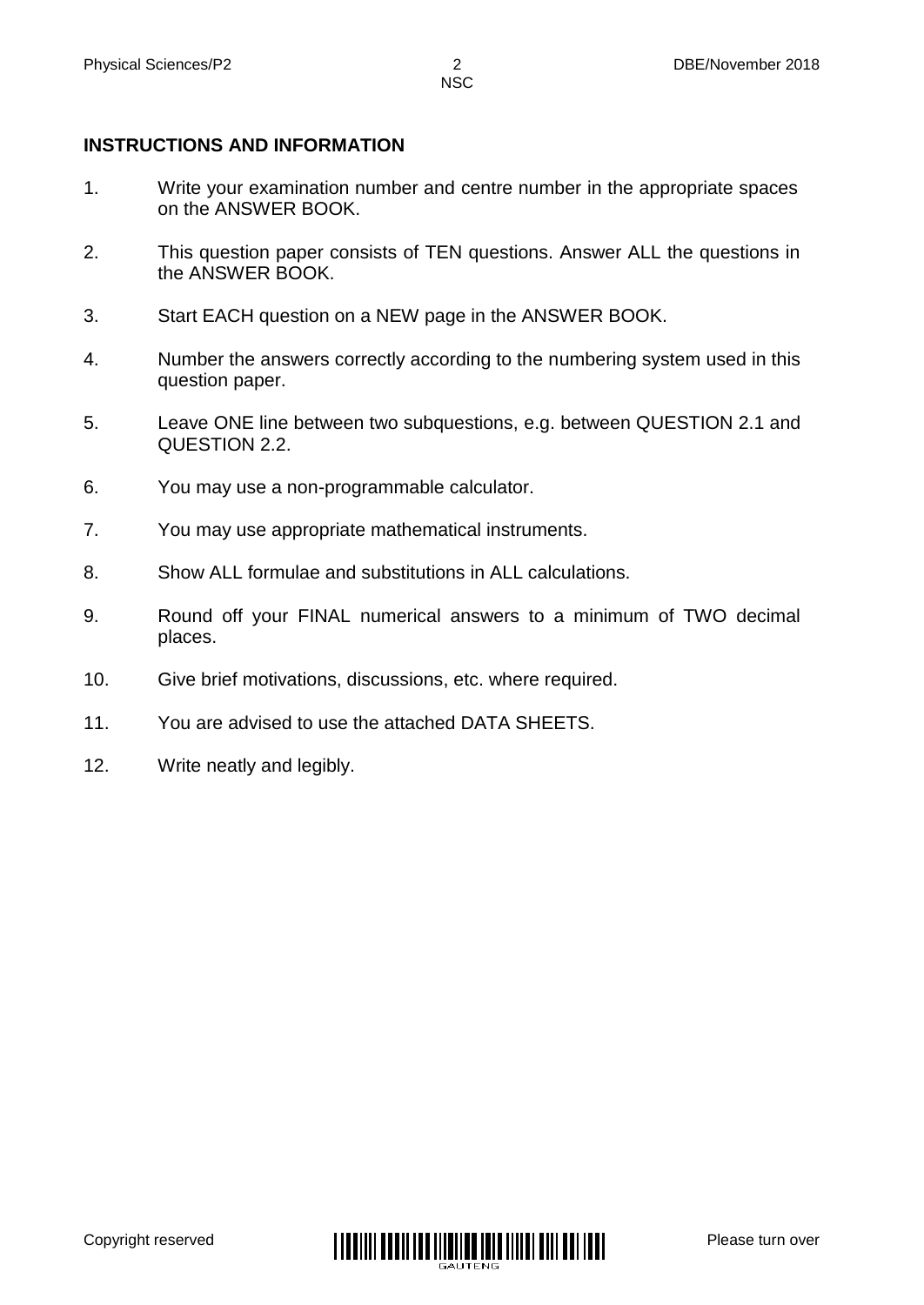# **QUESTION 1: MULTIPLE-CHOICE QUESTIONS**

Various options are provided as possible answers to the following questions. Choose the answer and write only the letter (A–D) next to the question numbers (1.1 to 1.10) in the ANSWER BOOK, e.g. 1.11 D.

1.1 Which ONE of the following is the structural formula of the functional group of the KETONES?



- 1.2 Which ONE of the formulae below represents an ALKANE?
	- A  $C<sub>2</sub>H<sub>4</sub>$
	- B  $C<sub>5</sub>H<sub>10</sub>$
	- C  $C_{14}H_{30}$
	- D  $C_8H_{14}$  (2)
- 1.3 Consider the organic compound below.



The IUPAC name of this compound is …

- A 2,3-dimethyl butane.
- B 3,3-dimethyl butane.
- C 2,2-dimethyl butane.
- D 1,1,1-trimethyl propane. (2)



(2)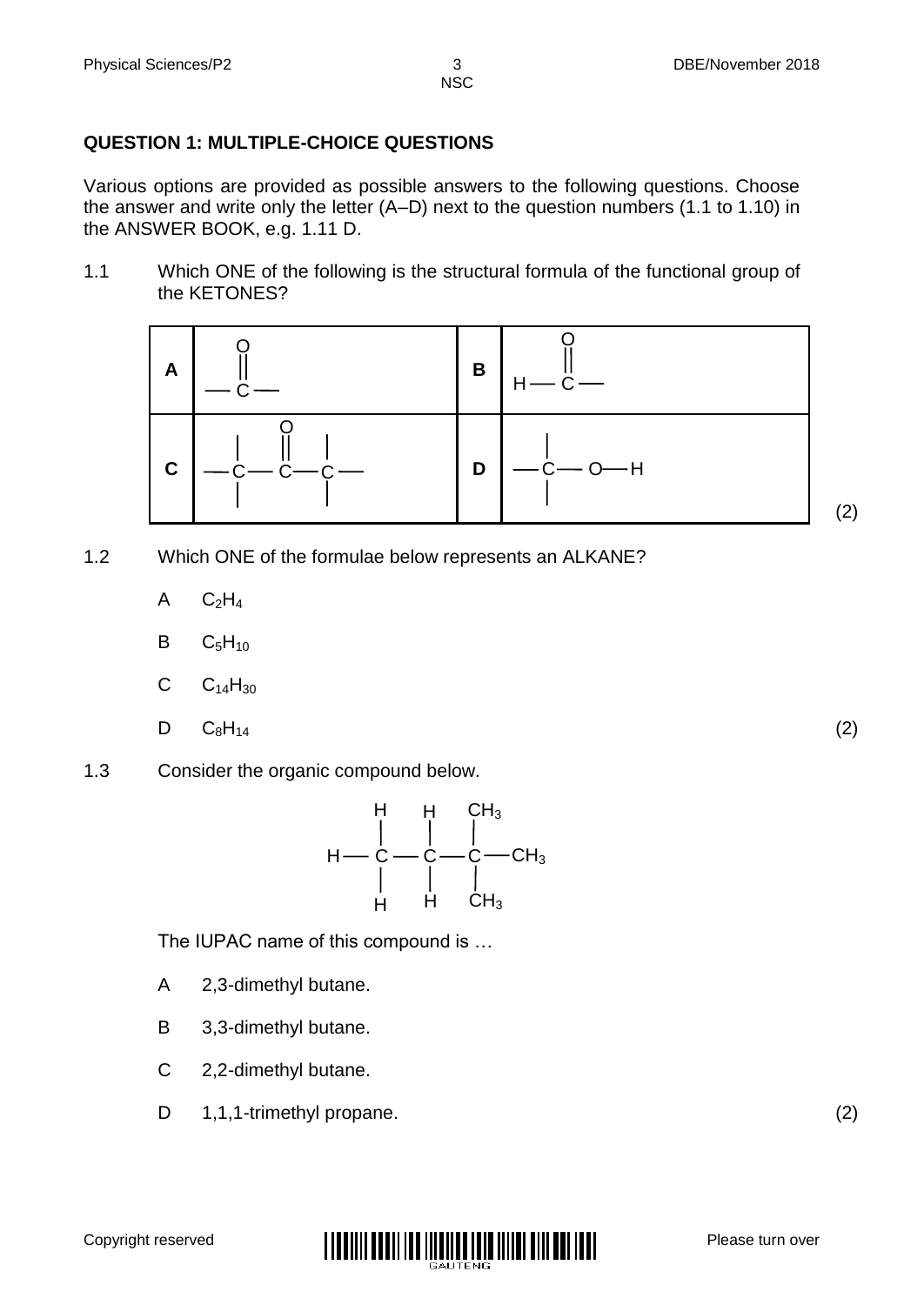- 1.4 Activation energy can best be described as the minimum energy required to …
	- A cause effective collisions.
	- B make reactant molecules collide.
	- C change the orientation of reactant molecules.
	- $\mathsf{D}$ increase the kinetic energy of reactant molecules. (2)
- 1.5 Which statement is CORRECT for a system in DYNAMIC EQUILIBRIUM?
	- A All reactants are used up.
	- B The forward reaction is equal to the reverse reaction.
	- C All substances in the reaction are of equal concentration.
	- D The concentration of the reactants and products remain constant. (2)
- 1.6 Initially, a certain amount of  $P(g)$  was placed in an empty container. The hypothetical reaction reaches equilibrium in a closed container according to the following balanced equation:

$$
P(g) \Rightarrow 2Q(g) \qquad \triangle H < 0
$$

At time t, the temperature is increased.

Which graph below best illustrates the resulting changes in the rates of the forward and reverse reactions after the temperature is increased?

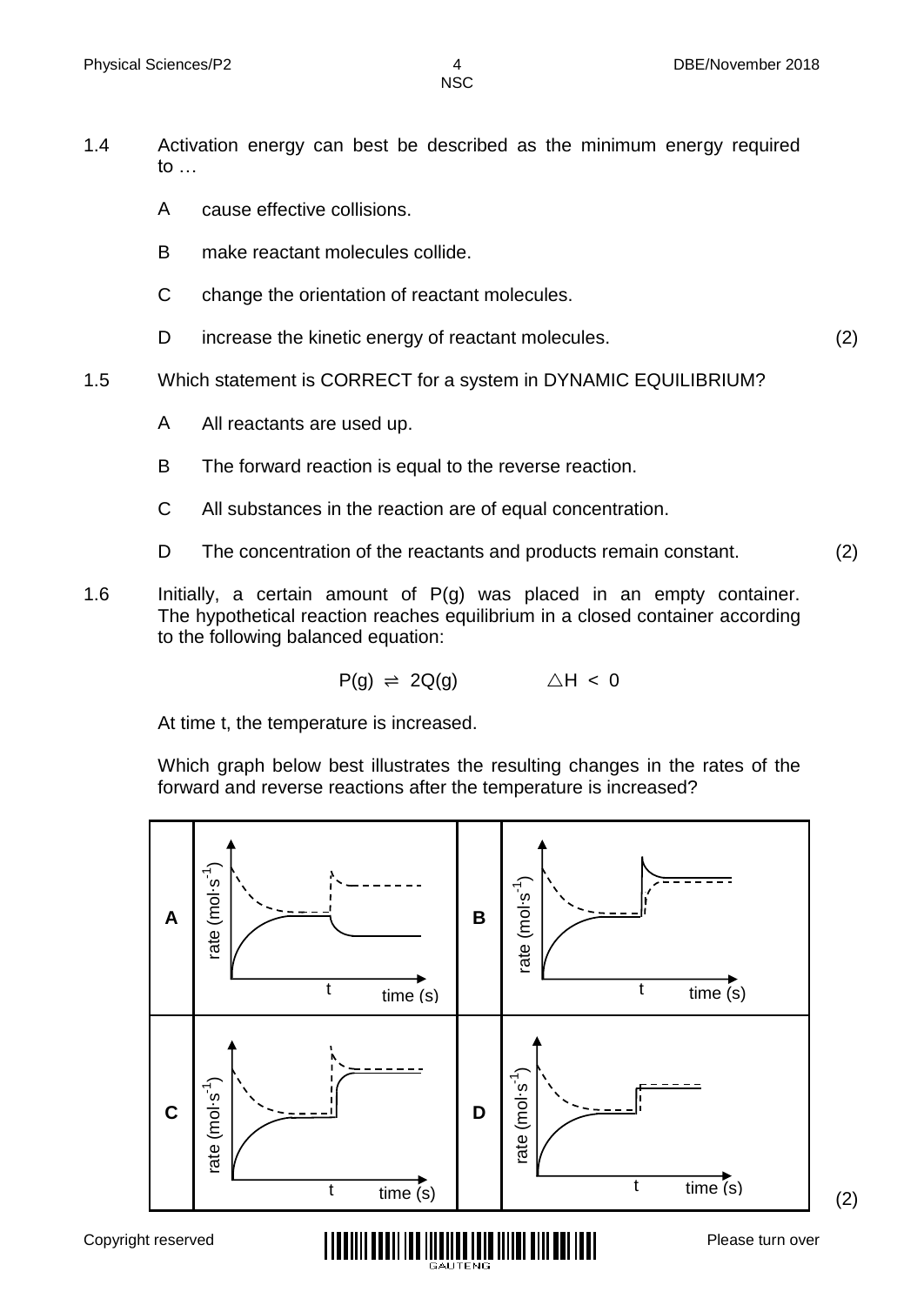1.7 Reactions **I** and **II** below have equilibrium constants  $(K<sub>c</sub>)$  greater than 1. **I:**  $H_3X + HCO_3^- \rightleftharpoons H_2X^- + H_2CO_3$   $K_c > 1$  $\textbf{II}: H_3O^+ + H_2X^- \rightleftharpoons H_2O + H_3X$   $K_c > 1$ Based on the reactions above, the ACIDS in order of INCREASING STRENGTH (weakest to strongest) are … A B C D  $H_3X$ ,  $H_2X^-$ ,  $H_3O^+$  $H_2CO_3$ ,  $H_3X$ ,  $H_3O^+$  $H_3X$ ,  $H_2CO_{3}$ ,  $H_3O^+$  $H_3X$ ,  $H_3O^+$ ,  $H_2CO_3$  (2) 1.8 Consider the cell notation for a galvanic cell below.  $\textsf{Ni}(\textsf{s}) \mid \textsf{Ni}^{2+}(\textsf{aq}) \mid \textsf{H}^+(\textsf{aq}) \mid \textsf{H}_2(\textsf{g}) \mid \textsf{Pt}(\textsf{s})$ 

Which ONE of the following half-reactions takes place at the ANODE of this cell?

- A 2H<sup>+</sup>(aq) + 2e<sup>-</sup> → H<sub>2</sub>(g)
- B H2(g) → 2H<sup>+</sup> (aq) + 2e**<sup>−</sup>**
- $\mathcal{C}$ Ni2+(aq) + 2e**<sup>−</sup>** → Ni(s)
- D Ni(s) → Ni2+(aq) + 2e**<sup>−</sup>**

1.9 Which ONE of the following is applicable to an ELECTROLYTIC CELL?

- A Reduction takes place at the anode.
- B Oxidation takes place at the cathode.
- C It uses alternating current.
- D A battery is used for the cell to function. (2)

(2)

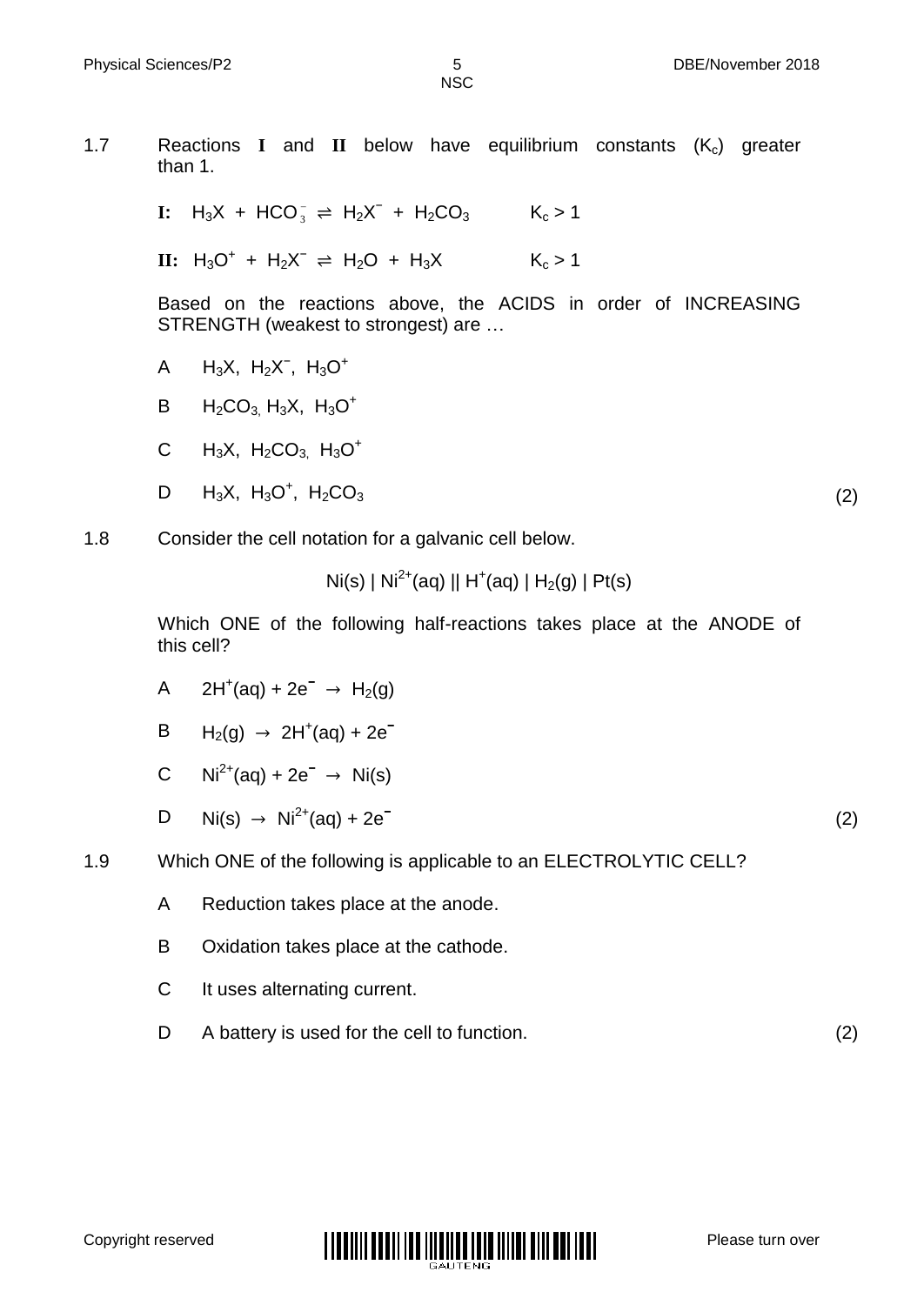1.10 The flow diagram below shows four stages (**A**, **B**, **C** and **D**) in the conversion of sulphur to sulphuric acid.



At which stage is a catalyst used?

- A **A**
- B **B**
- C **C**
- D

**D** (2) **[20]**

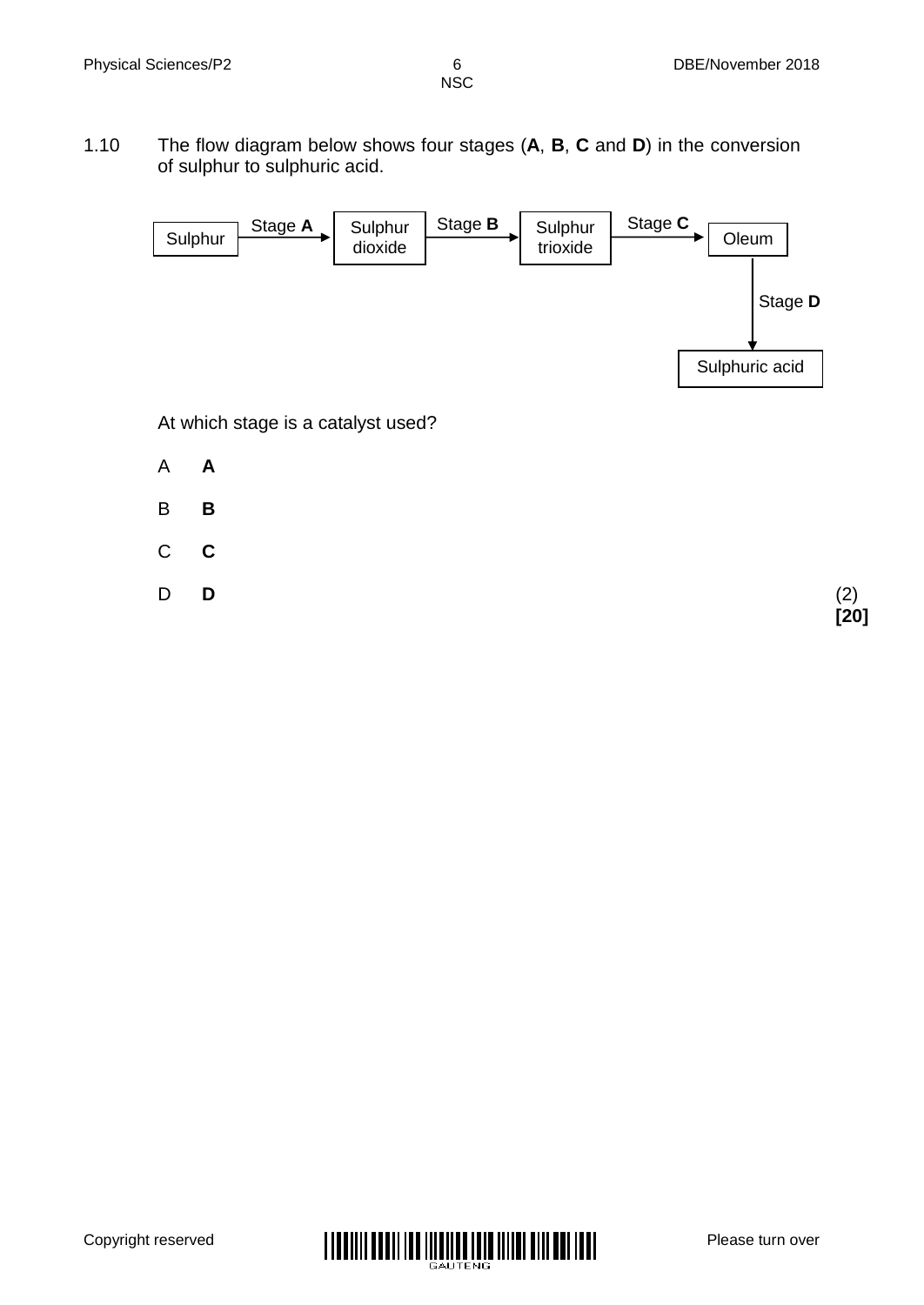#### **QUESTION 2 (Start on a new page.)**

A test tube containing a straight chain organic acid **X**, ethanol and a catalyst is heated in a water bath, as illustrated below.



Organic compound **Y** is produced according to the following equation:

 $X + C_2H_5OH \rightarrow Y + H_2O$ 

| 2.1 | over the flame. | Give a reason why the test tube is heated in a water bath instead of directly                        | (1)         |
|-----|-----------------|------------------------------------------------------------------------------------------------------|-------------|
| 2.2 | Write down the: |                                                                                                      |             |
|     | 2.2.1           | Type of reaction that takes place here                                                               | (1)         |
|     | 2.2.2           | FORMULA of the catalyst needed                                                                       | (1)         |
|     | 2.2.3           | Homologous series to which compound Y belongs                                                        | (1)         |
|     |                 | The molecular mass of compound Y is 144 g mol <sup>-1</sup> and its empirical formula is $C_4H_8O$ . |             |
| 2.3 |                 | Determine the molecular formula of compound Y.                                                       | (2)         |
| 2.4 |                 | Write down the IUPAC name of compound Y.                                                             | (2)         |
| 2.5 |                 | Write down the structural formula of the organic acid X.                                             | (2)<br>[10] |

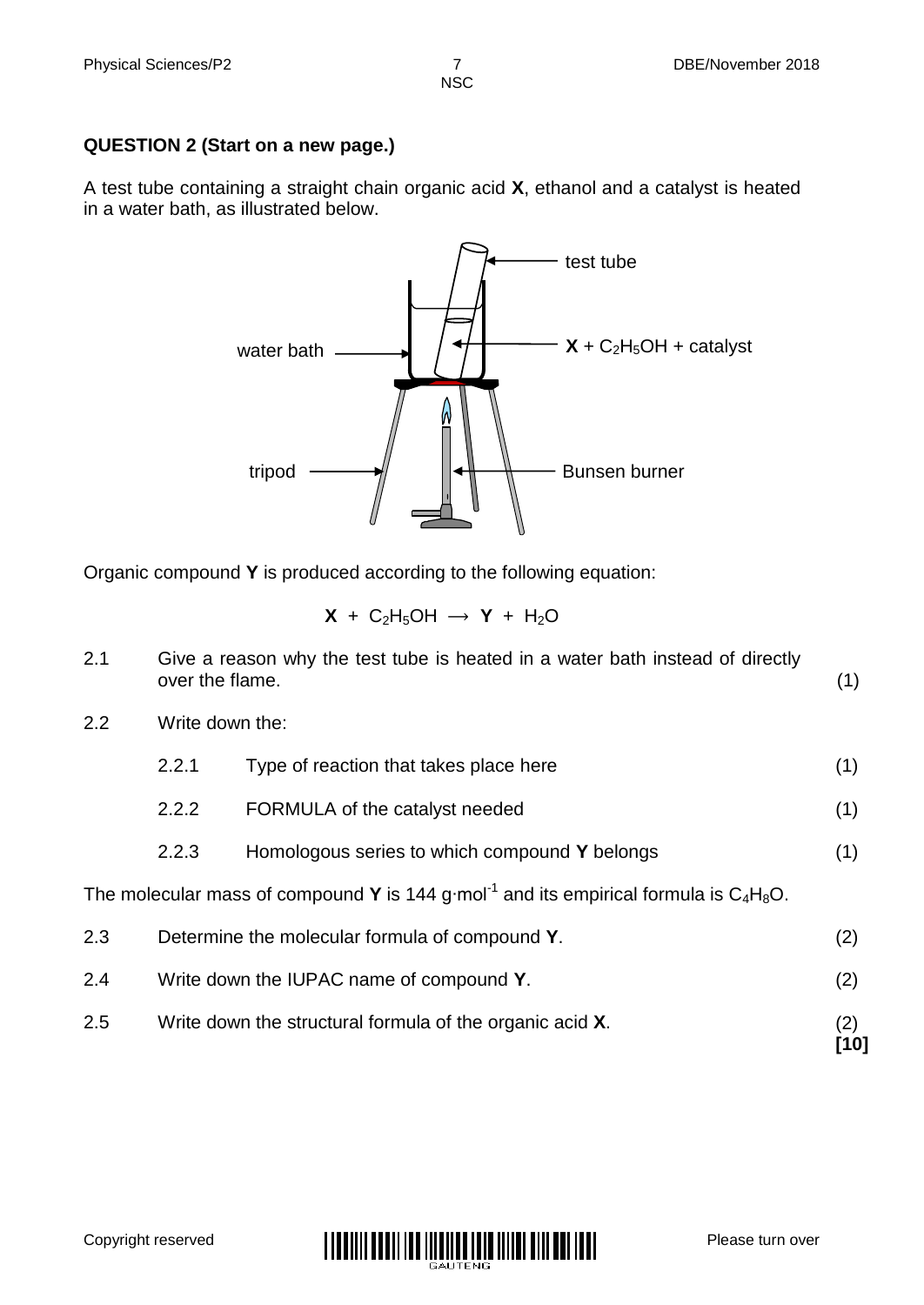#### **QUESTION 3 (Start on a new page.)**

| <b>COMPOUND</b>          | <b>BOILING POINT (°C)</b> |
|--------------------------|---------------------------|
| A   HCOOH                | 101                       |
| $B$ CH <sub>3</sub> COOH | 118                       |
| $C$   $CH3CH2COOH$       | 141                       |
| $CH_3CH_2CH_2COOH$       | 164                       |

The boiling points of different organic compounds are given below.

#### 3.1 Define *boiling point*. (2)

- 3.2 Write down the:
	- 3.2.1 Name of the FUNCTIONAL GROUP of these compounds (1) 3.2.2 IUPAC name of compound **C** (1)
		- 3.2.3 Structural formula of the FUNCTIONAL isomer of compound **B** (2)
- 3.3 Which ONE of the compounds, **A** or **B** or **C**, has the highest vapour pressure? Refer to the data in the table to give a reason for the answer. (2)
- 3.4 The boiling point of compound **B** is now compared with of compound **X**.

| <b>COMPOUND</b>              | <b>BOILING POINT (°C)</b> |
|------------------------------|---------------------------|
| $\mathsf{CH}_3\mathsf{COOH}$ | 118                       |
| $CH3CH2CH2OH$                |                           |

- 3.4.1 Besides the conditions used to determine boiling points, give a reason why this is a fair comparison. (1)
- 3.4.2 Is compound **X** a PRIMARY, SECONDARY or TERTIARY alcohol? Give a reason for the answer. (2)
- 3.4.3 Fully explain the difference between the boiling points by referring to the types of intermolecular forces present in each of these compounds. (4)

**[15]**

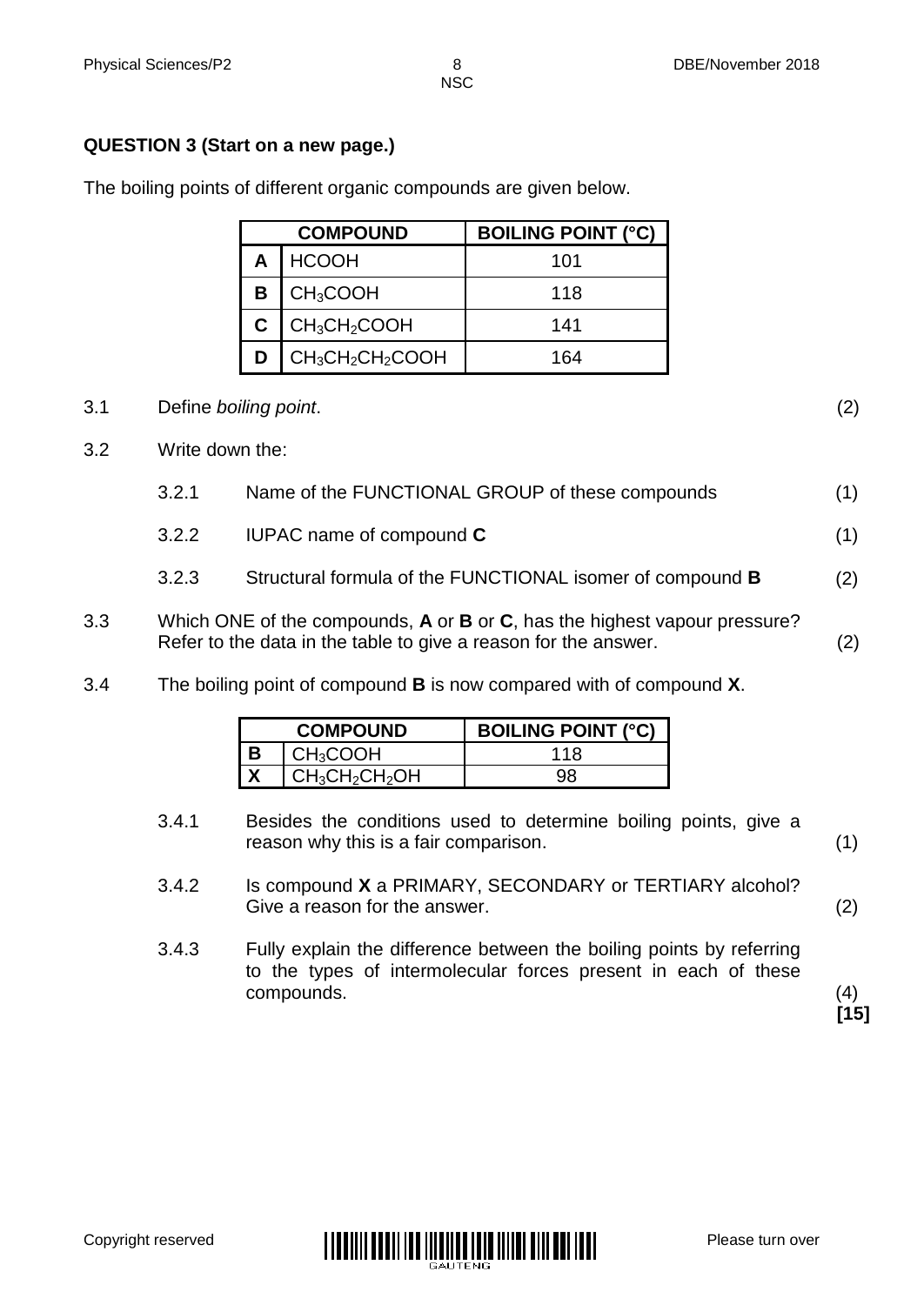#### **QUESTION 4 (Start on a new page.)**

4.1 Three reactions of organic compounds from the same homologous series are shown below.

|     | $\mathbf{I}$ : | Butane + $Br_2 \rightarrow$ 2-bromobutane + <b>P</b>                           |     |
|-----|----------------|--------------------------------------------------------------------------------|-----|
|     | $\Pi$ :        | heat<br>Pentane + excess oxygen $\rightarrow$                                  |     |
|     | III:           | Hexane $\rightarrow$ C <sub>2</sub> H <sub>4</sub> + Q                         |     |
|     | 4.1.1          | Define a <i>homologous</i> series.                                             | (2) |
|     | 4.1.2          | Name the type of reaction represented by I.                                    | (1) |
|     | 4.1.3          | Write down the formula of the inorganic compound <b>P</b> .                    | (1) |
|     | 4.1.4          | the structural formula of a POSITIONAL<br>Give<br>isomer of<br>2-bromobutane.  | (2) |
|     | 4.1.5          | Using molecular formulae, write down the balanced equation for<br>reaction II. | (3) |
|     |                | Reaction III is an example of a cracking reaction.                             |     |
|     | 4.1.6          | Define a cracking reaction.                                                    | (2) |
|     | 4.1.7          | Give the structural formula of organic compound Q.                             | (2) |
| 4.2 |                | Study the flow diagram below.                                                  |     |



- 4.2.1 Write down the IUPAC name of compound **R**. (2)
- 4.2.2 Compound **R** reacts in the presence of concentrated phosphoric acid to form an alkene.

Write down the structural formula of the MAJOR PRODUCT in this reaction. (2)



**[17]**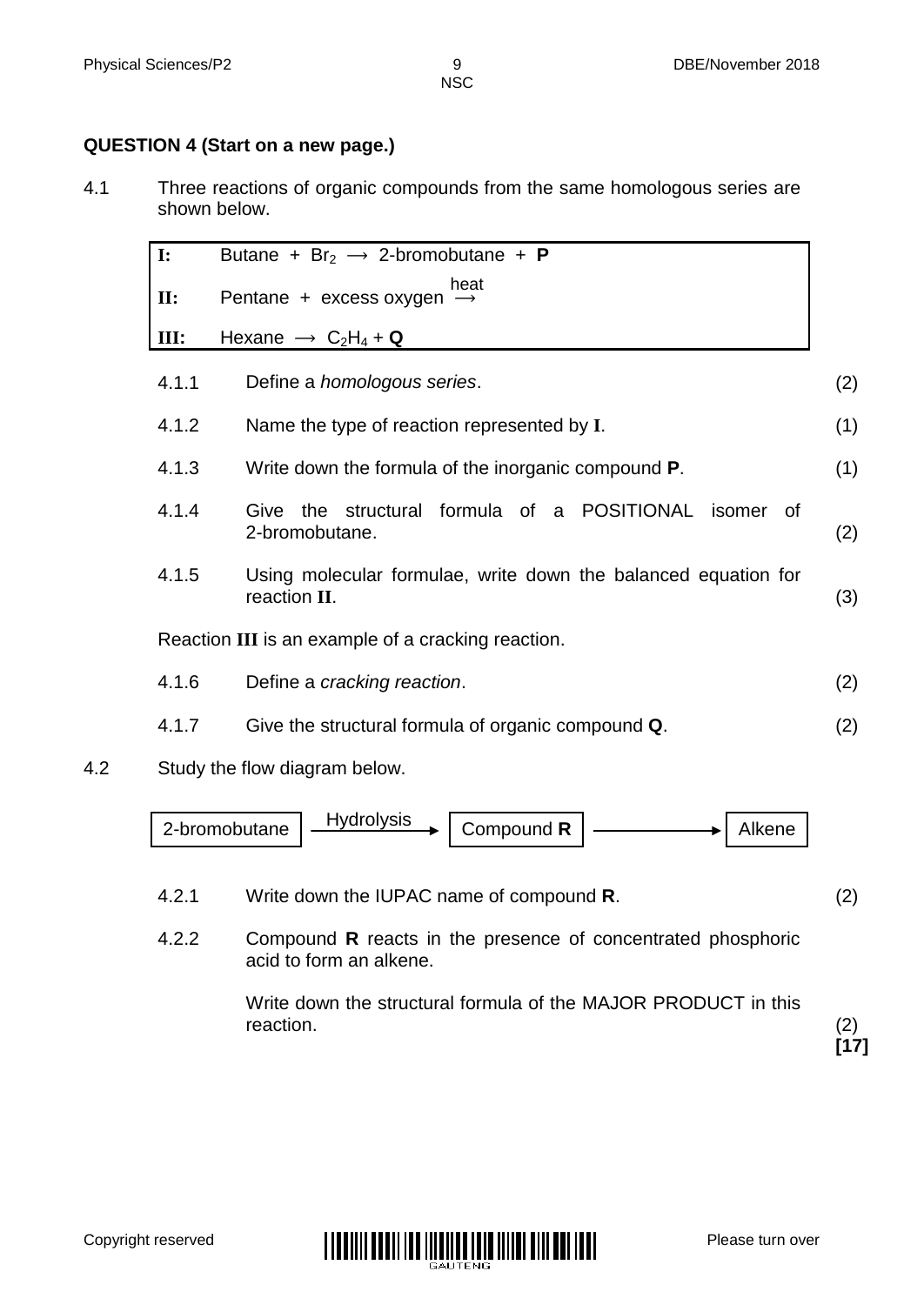#### **QUESTION 5 (Start on a new page.)**

The reaction of zinc and EXCESS dilute hydrochloric acid is used to investigate factors that affect reaction rate. The balanced equation for the reaction is:

 $Zn(s)$  + 2HCl(aq)  $\rightarrow$  ZnCl<sub>2</sub>(aq) + H<sub>2</sub>(g)

The reaction conditions used and the results obtained for each experiment are summarised in the table below.

The same mass of zinc is used in all the experiments. The zinc is completely covered in all reactions. The reaction time is the time it takes the reaction to be completed.

| <b>EXPERIMENT</b> | <b>CONCENTRATION</b><br>OF HC $\ell$ (mol·dm <sup>-3</sup> ) | <b>VOLUME OF</b><br>$HC\ell$ (cm <sup>3</sup> ) | <b>STATE OF</b><br><b>DIVISION</b><br>OF Zn | <b>TEMPERATURE</b><br>OF HC <sup>e</sup> (°C) | <b>REACTION</b><br>TIME (min.) |
|-------------------|--------------------------------------------------------------|-------------------------------------------------|---------------------------------------------|-----------------------------------------------|--------------------------------|
|                   | 2,0                                                          | 200                                             | powder                                      | 25                                            |                                |
|                   | 1,5                                                          | 200                                             | granules                                    | 25                                            | 14                             |
| 3                 | 5,0                                                          | 200                                             | powder                                      | 25                                            |                                |
|                   | 1,5                                                          | 400                                             | granules                                    | 25                                            |                                |
|                   | 2,0                                                          | 200                                             | powder                                      | 35                                            |                                |

- 5.1 Experiment **1** and experiment **5** are compared. Write down the independent variable. (1)
- 5.2 Define *reaction rate*. (2)
- 5.3 Write down the value of **x** in experiment **4**. (2)
- 5.4 The Maxwell-Boltzmann energy distribution curves for particles in each of experiments **1**, **3** and **5** are shown below.



Identify the graph (**A** or **B** or **C**) that represents the following:

- 5.4.1 Experiment **3** Give a reason for the answer. (2)
- 5.4.2 Experiment **5** Give a reason for the answer. (2)

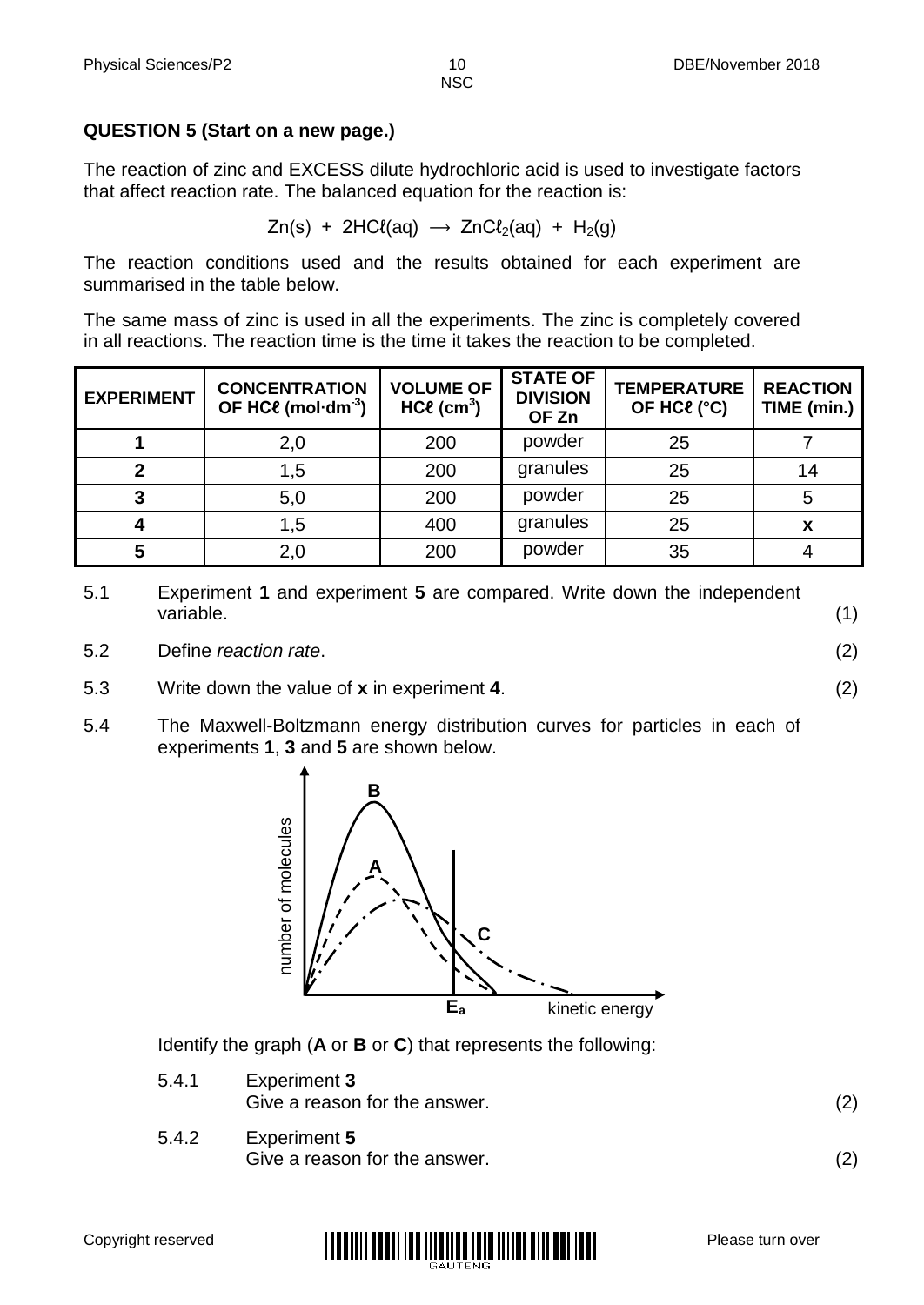- 5.5.1 What is the function of the catalyst in this experiment? (1)
- 5.5.2 How will the heat of reaction in experiment **6** compare to that in experiment **1**? Choose from: GREATER THAN, EQUAL TO or LESS THAN. (1)
- 5.6 Calculate the average rate of the reaction (in mol $\cdot$ min $^{-1}$ ) with respect to zinc for experiment **2** if 1,5 g of zinc is used. (4)

#### **QUESTION 6 (Start on a new page.)**

Dinitrogen tetraoxide,  $N_2O_4(g)$ , decomposes to nitrogen dioxide,  $NO_2(g)$ , in a sealed syringe of volume 2 dm<sup>3</sup>.



The mixture reaches equilibrium at 325 °C according to the following balanced equation:

$$
N_2O_4(g) \begin{array}{rcl} \Leftrightarrow & 2NO_2(g) \\ \text{colourless} & \text{brown} \end{array}
$$

When equilibrium is reached, it is observed that the colour of the gas in the syringe is brown.

- 6.1 State Le Chatelier's principle. (2)
- 6.2 The syringe is now dipped into a beaker of ice water. After a while the brown colour disappears.

Is the forward reaction EXOTHERMIC or ENDOTHERMIC? Explain the answer using Le Chatelier's principle. (3)

6.3 The volume of the syringe is now decreased while the temperature is kept constant.

> How will EACH of the following be affected? Choose from: INCREASES, DECREASES or REMAINS THE SAME.

- 6.3.1 The number of moles of  $N_2O_4(g)$  (1)
- 6.3.2 The value of the equilibrium constant (1)
- 6.3.3 The rate of the forward and reverse reactions (1)
- 6.4 Initially **X** moles of  $N_2O_4(g)$  were placed in the syringe of volume 2 dm<sup>3</sup>. When equilibrium was reached, it was found that 20% of the  $N_2O_4(q)$  had decomposed.

If the equilibrium constant,  $K_c$ , for the reaction is 0,16 at 325 °C, calculate the value of **X**. (8)



**[16]**

**[15]**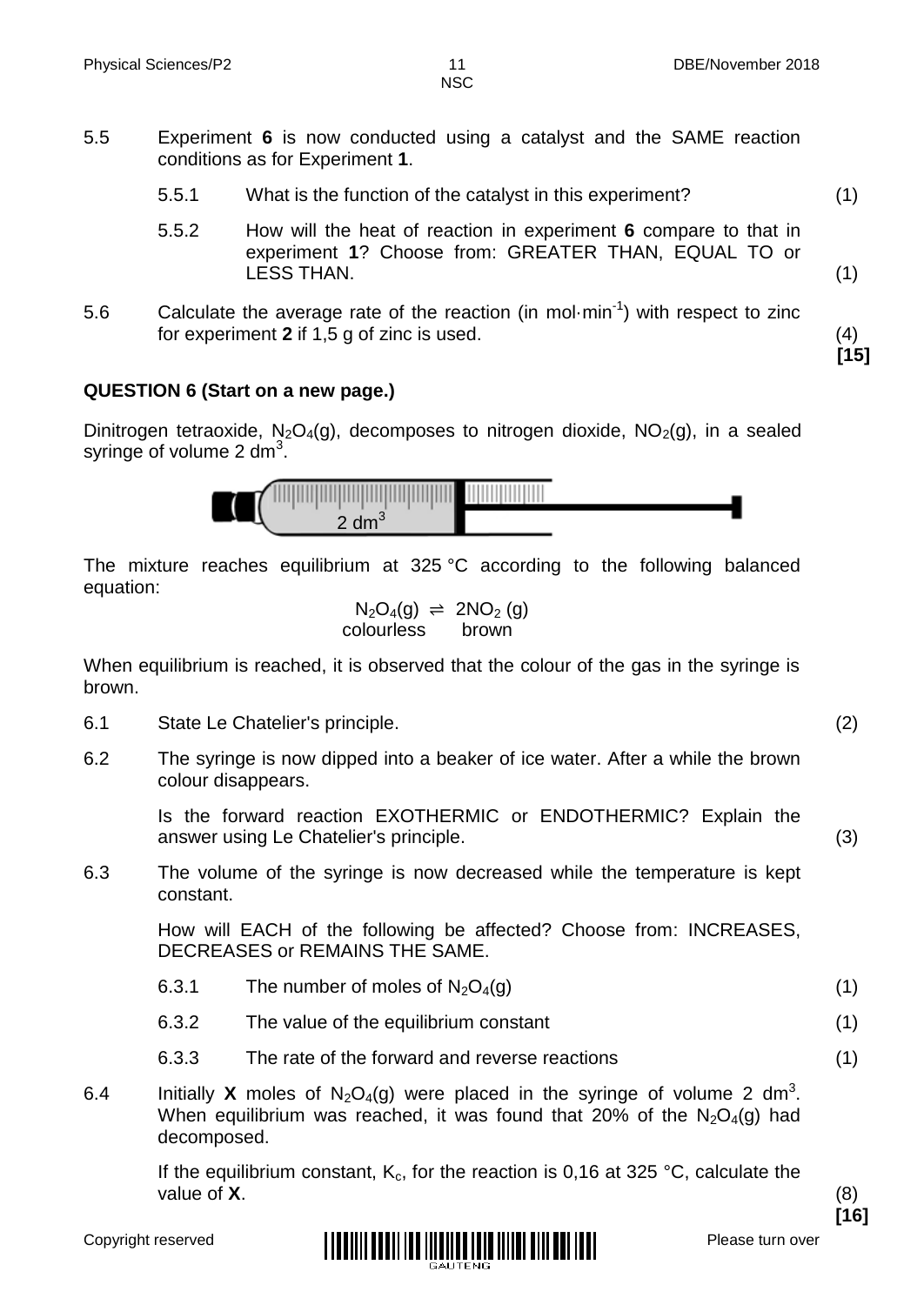#### **QUESTION 7 (Start on a new page.)**

7.1 Sulphuric acid is a strong acid present in acid rain. It ionises in two steps as follows:

I: 
$$
H_2SO_4(aq) + H_2O(\ell) \Rightarrow H_3O^+(aq) + HSO_4^-(aq)
$$
  
\nII:  $HSO_4^-(aq) + H_2O(\ell) \Rightarrow H_3O^+(aq) + SO_4^{2-}(aq)$ 

- 7.1.1 Define an *acid* in terms of the Lowry-Brønsted theory. (2)
- 7.1.2 Write down the FORMULA of the conjugate base of  $H_3O^+(aq)$ . (1)
- 7.1.3 Write down the FORMULA of the substance that acts as an ampholyte in the ionisation of sulphuric acid. (2)
- 7.2 Acid rain does not cause damage to lakes that have rocks containing limestone (CaCO<sub>3</sub>). Hydrolysis of CaCO<sub>3</sub> results in the formation of ions, which neutralise the acid.
	- 7.2.1 Define *hydrolysis* of a salt. (2)
	- 7.2.2 Explain, with the aid of the relevant HYDROLYSIS reaction, how limestone can neutralise the acid. (3)
- 7.3 The water in a certain lake has a pH of 5.
	- 7.3.1 Calculate the concentration of the hydronium ions in the water. (3)

The volume of water in the lake is 4 x  $10^9$  dm<sup>3</sup>. Lime, CaO, is added to the water to neutralise the acid according to the following reaction:

$$
CaO + 2H_3O^+ \rightleftharpoons Ca^{2+} + 3H_2O
$$

7.3.2 If the final amount of hydronium ions is  $1,26 \times 10^3$  moles, calculate the mass of lime that was added to the lake. (7)

**[20]**

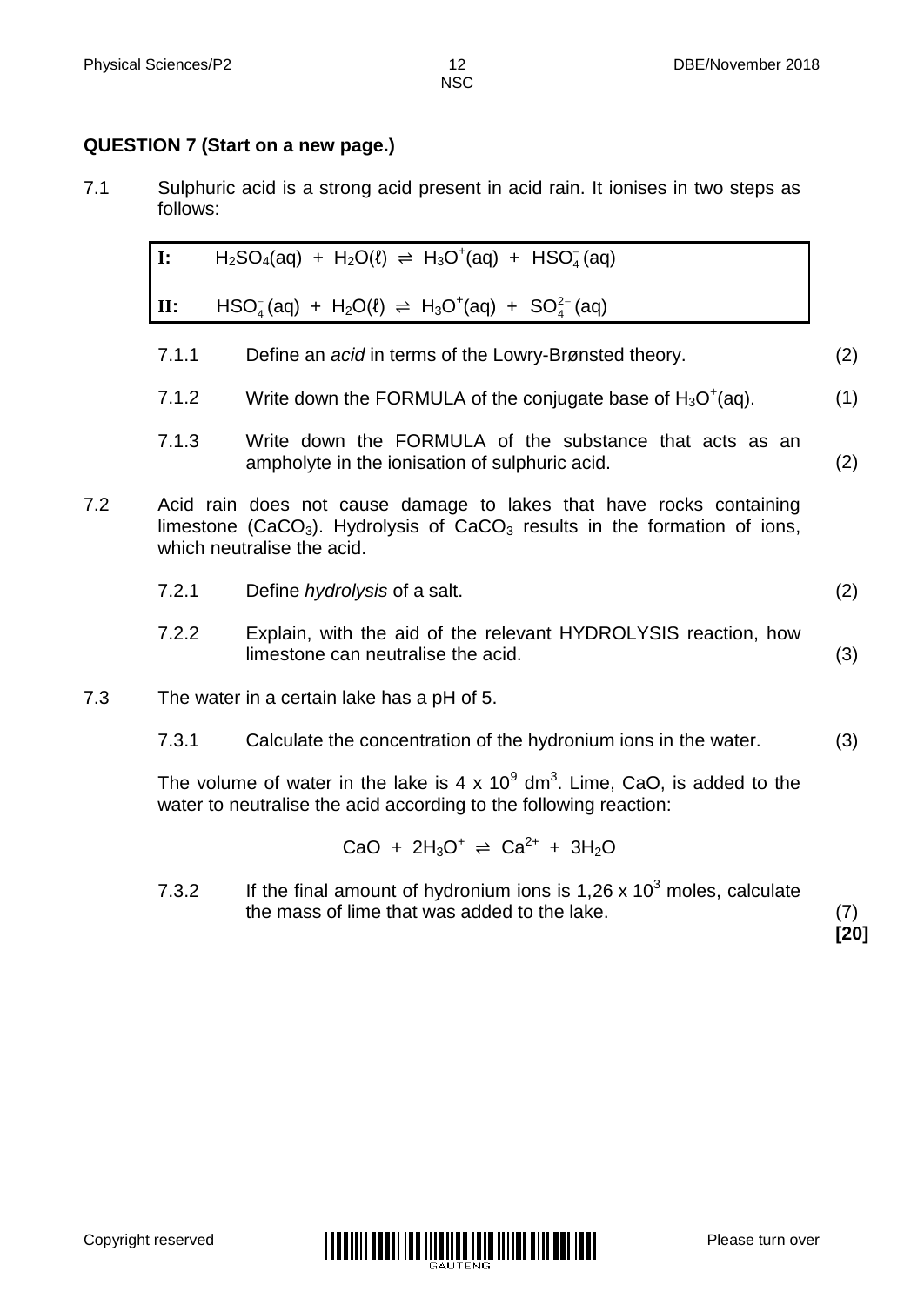#### **QUESTION 8 (Start on a new page.)**

- 8.1 Corrosion is a redox reaction that takes place in the presence of oxygen and water. Rusting is the corrosion of iron leading to the formation of iron(III) ions.
	- 8.1.1 Define *oxidation* in terms of electron transfer. (2)

A cleaned copper rod and a cleaned iron nail are placed in a beaker containing water at 25°C, as shown below.



After a while it was observed that the iron nail was coated with rust. The copper rod showed no visible signs of corrosion.

- 8.1.2 Write down the half-reaction for the iron nail. (2)
- 8.1.3 Does iron act as REDUCING AGENT or OXIDISING AGENT in the beaker? (1)
- 8.1.4 Explain the above observation by referring to the Table of Standard Reduction Potentials. (3)

To prevent rusting of an underground iron pipe, the pipe is connected to a metal (**Q**) that corrodes easily.



- 8.1.5 You are given two metals, Zn and Cu, to use as metal **Q**. Which metal would more suitable? Give a reason. (2)
- 8.2 A galvanic cell is constructed using a Fe  $\mid$  Fe<sup>3+</sup> half-cell and a Cu  $\mid$  Cu<sup>2+</sup> half-cell.
	- 8.2.1 Write down the overall (net) cell reaction that takes place when the cell is functioning. (3)
	- 8.2.2 Calculate the cell potential of this cell under standard conditions. (4)

**[17]**

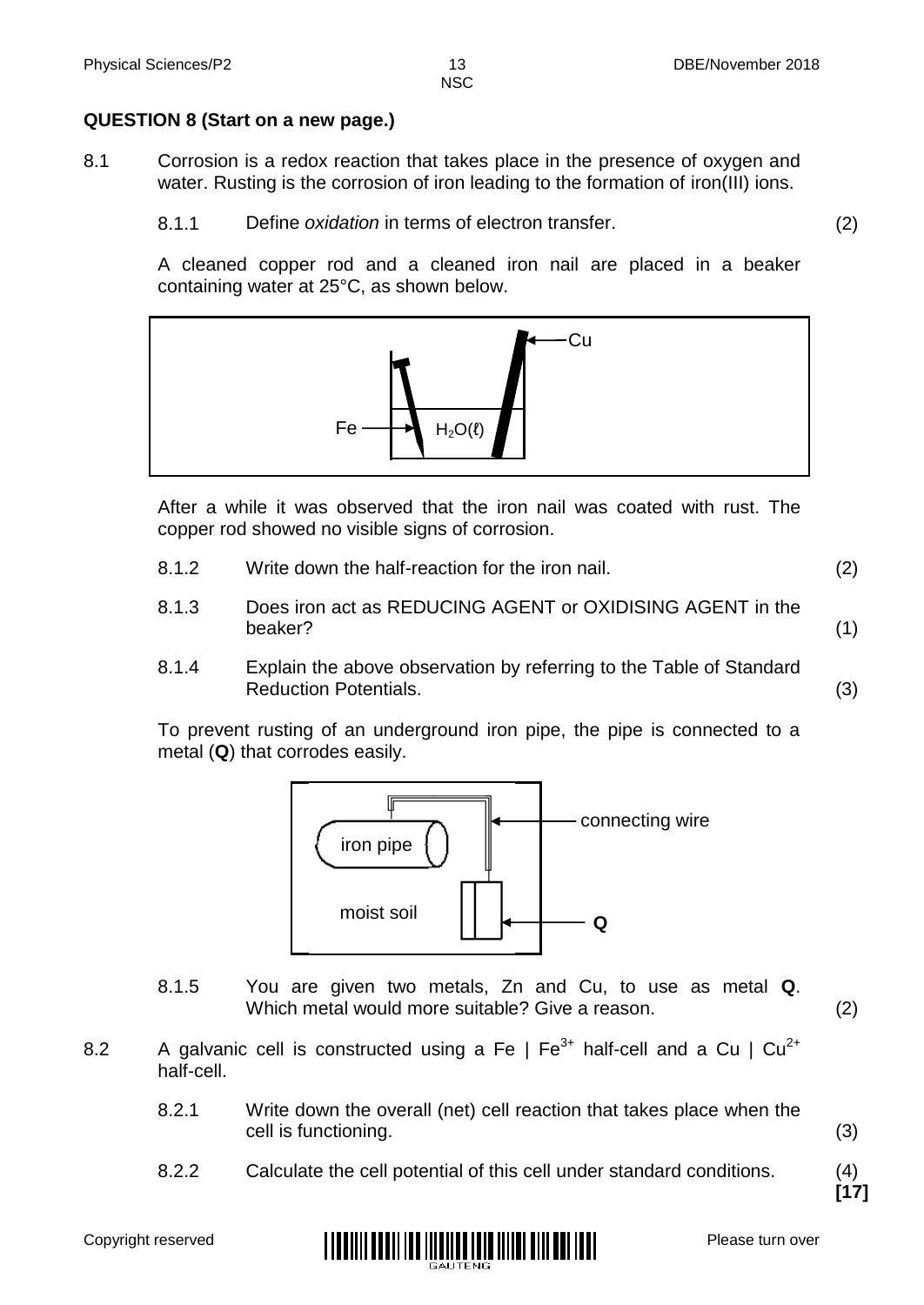#### **QUESTION 9 (Start on a new page.)**

The electrolytic cell below is set up to obtain pure copper from a piece of impure copper.



The impure copper contains other metals, such as platinum, iron, cobalt, silver and nickel.

The cell potential of the power source is adjusted so that only copper is deposited on electrode **B**.

|     | Which of the metals, PLATINUM, IRON, COBALT, SILVER or NICKEL, will be<br>present in the sludge?                             | (2)<br>[8] |
|-----|------------------------------------------------------------------------------------------------------------------------------|------------|
| 9.4 | Sludge forms below one of the electrodes while the cell above is in operation.                                               |            |
| 9.3 | Which electrode $(A \text{ or } B)$ is the cathode?<br>Write down the relevant half-reaction taking place at this electrode. | (3)        |
| 9.2 | Write down the FORMULA of a suitable electrolyte for this cell.                                                              | (1)        |
| 9.1 | Define an electrolytic cell.                                                                                                 | (2)        |

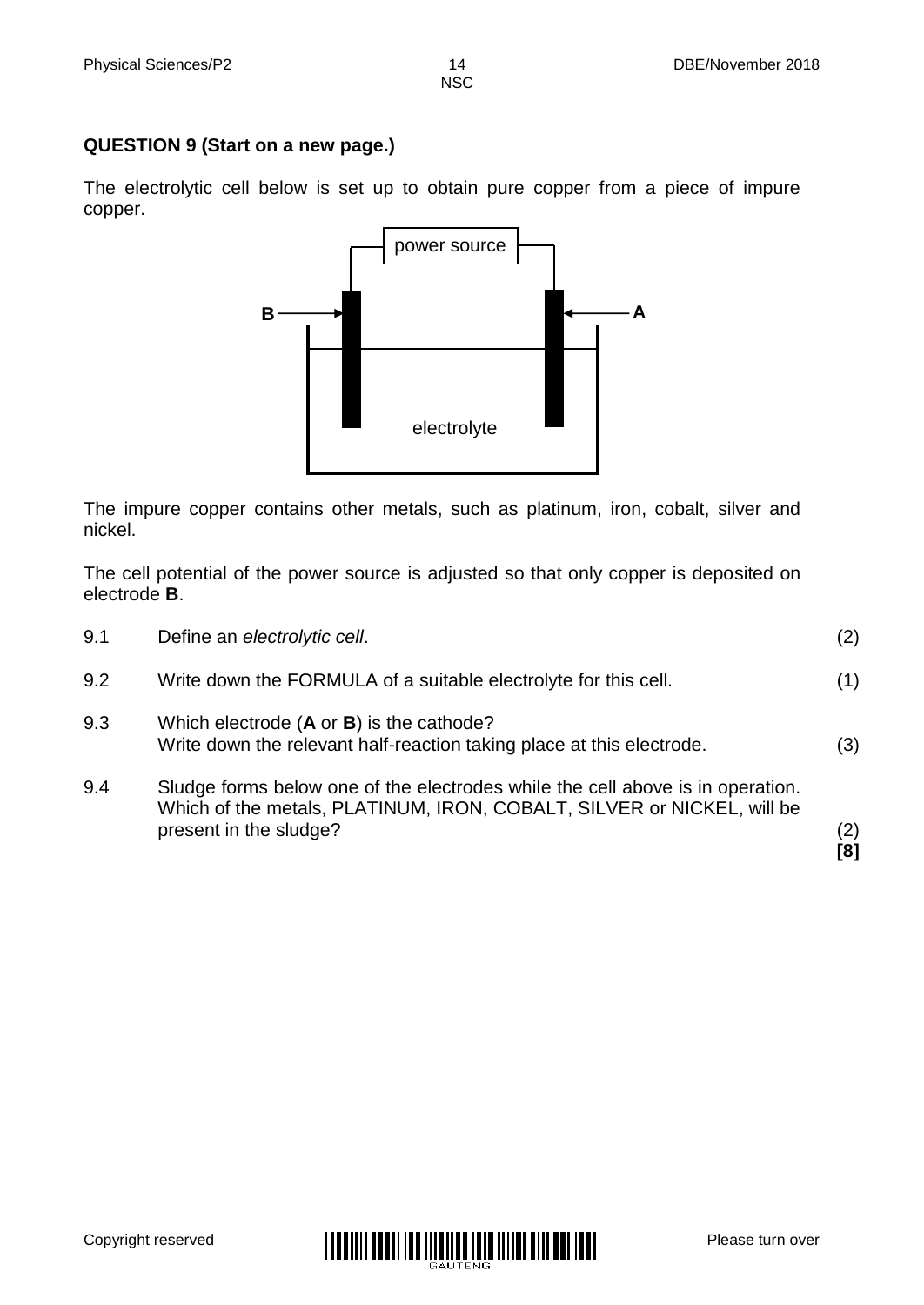# **QUESTION 10 (Start on a new page.)**

In the flow diagram below, **I** and **II** represent industrial processes used in the fertiliser industry.

**P** and **Q** are chemical reactions that take place to produce ammonium sulphate and fertiliser **Y** respectively.



10.1 Write down the name of the industrial process:

|      |           |                                                                                                                           | TOTAL: | 150         |
|------|-----------|---------------------------------------------------------------------------------------------------------------------------|--------|-------------|
|      |           | Calculate the NPK ratio of the fertiliser.                                                                                |        | (5)<br>[12] |
|      | $\bullet$ | 20 kg ammonium nitrate ( $NH_4NO_3$ )<br>12 kg sodium phosphate ( $Na_3PO_4$ )<br>18 kg potassium chloride (KCl)          |        |             |
| 10.4 |           | The following substances are present in a bag of fertiliser:                                                              |        |             |
| 10.3 |           | In reaction $P$ , NH <sub>3</sub> (g) reacts with another substance. Write down a balanced<br>equation for this reaction. |        | (3)         |
|      | 10.2.2    | The catalyst used in process I                                                                                            |        | (1)         |
|      | 10.2.1    | <b>Fertiliser Y</b>                                                                                                       |        | (1)         |
| 10.2 |           | Write down the NAME or FORMULA of:                                                                                        |        |             |
|      | 10.1.2    | $\mathbf{I}$                                                                                                              |        | (1)         |
|      | 10.1.1    | I                                                                                                                         |        | (1)         |

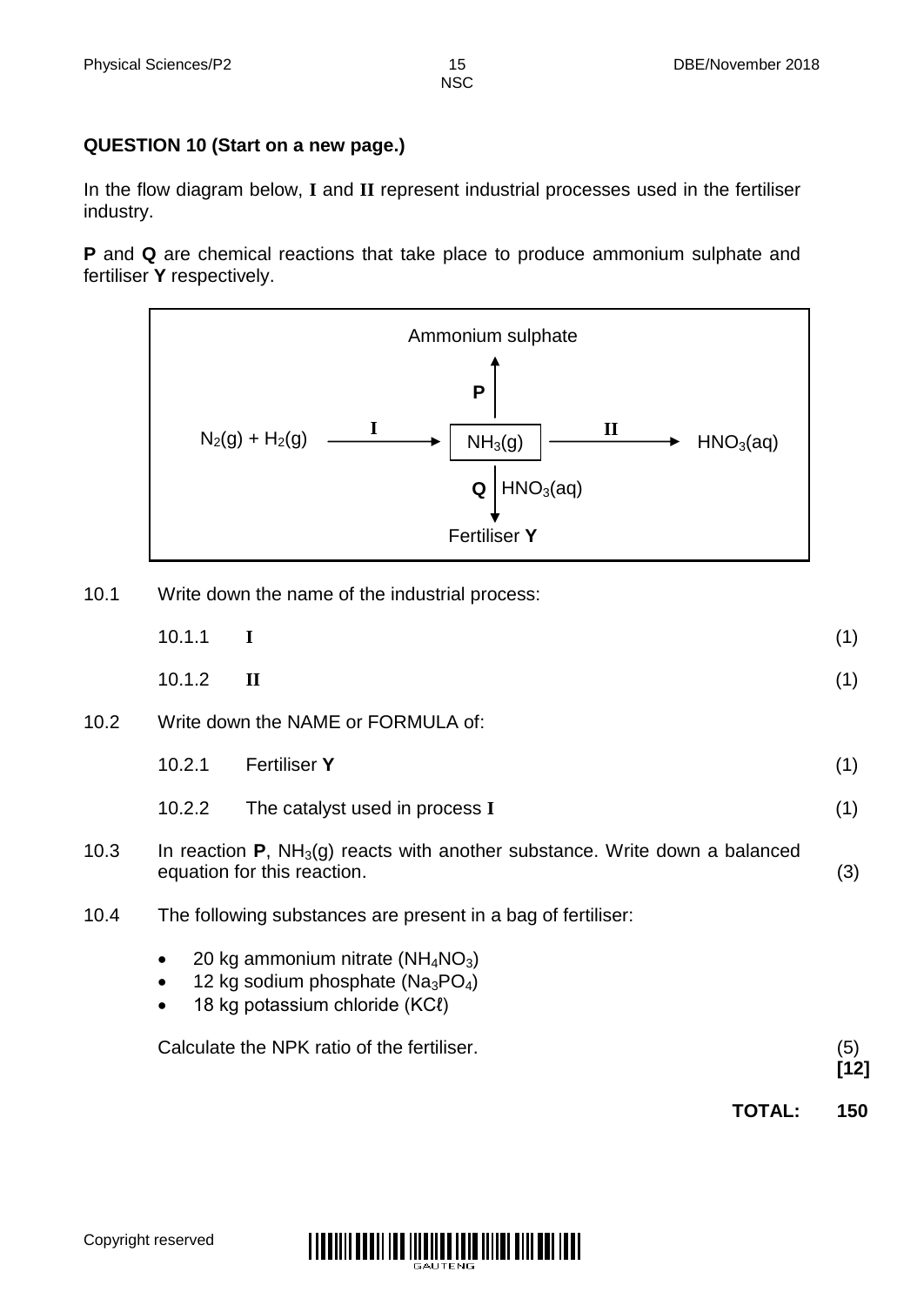#### **DATA FOR PHYSICAL SCIENCES GRADE 12 PAPER 2 (CHEMISTRY)**

#### *GEGEWENS VIR FISIESE WETENSKAPPE GRAAD 12 VRAESTEL 2 (CHEMIE)*

### **TABLE 1: PHYSICAL CONSTANTS/***TABEL 1: FISIESE KONSTANTES*

| <b>NAME/NAAM</b>                                   | <b>SYMBOL/SIMBOOL</b>                | <b>VALUE/WAARDE</b>                |
|----------------------------------------------------|--------------------------------------|------------------------------------|
| Standard pressure<br>Standaarddruk                 | $p^{\theta}$                         | 1,013 x $10^5$ Pa                  |
| Molar gas volume at STP<br>Molêre gasvolume by STD | $\mathsf{V}_{\mathsf{m}}$            | 22,4 $dm^3$ ·mol <sup>-1</sup>     |
| Standard temperature<br>Standaardtemperatuur       | $\mathsf{T}^{\hspace{0.01cm}\theta}$ | 273 K                              |
| Charge on electron<br>Lading op elektron           | e                                    | $-1.6 \times 10^{-19}$ C           |
| Avogadro's constant<br>Avogadro-konstante          | $N_A$                                | 6,02 x $10^{23}$ mol <sup>-1</sup> |

## **TABLE 2: FORMULAE/***TABEL 2: FORMULES*



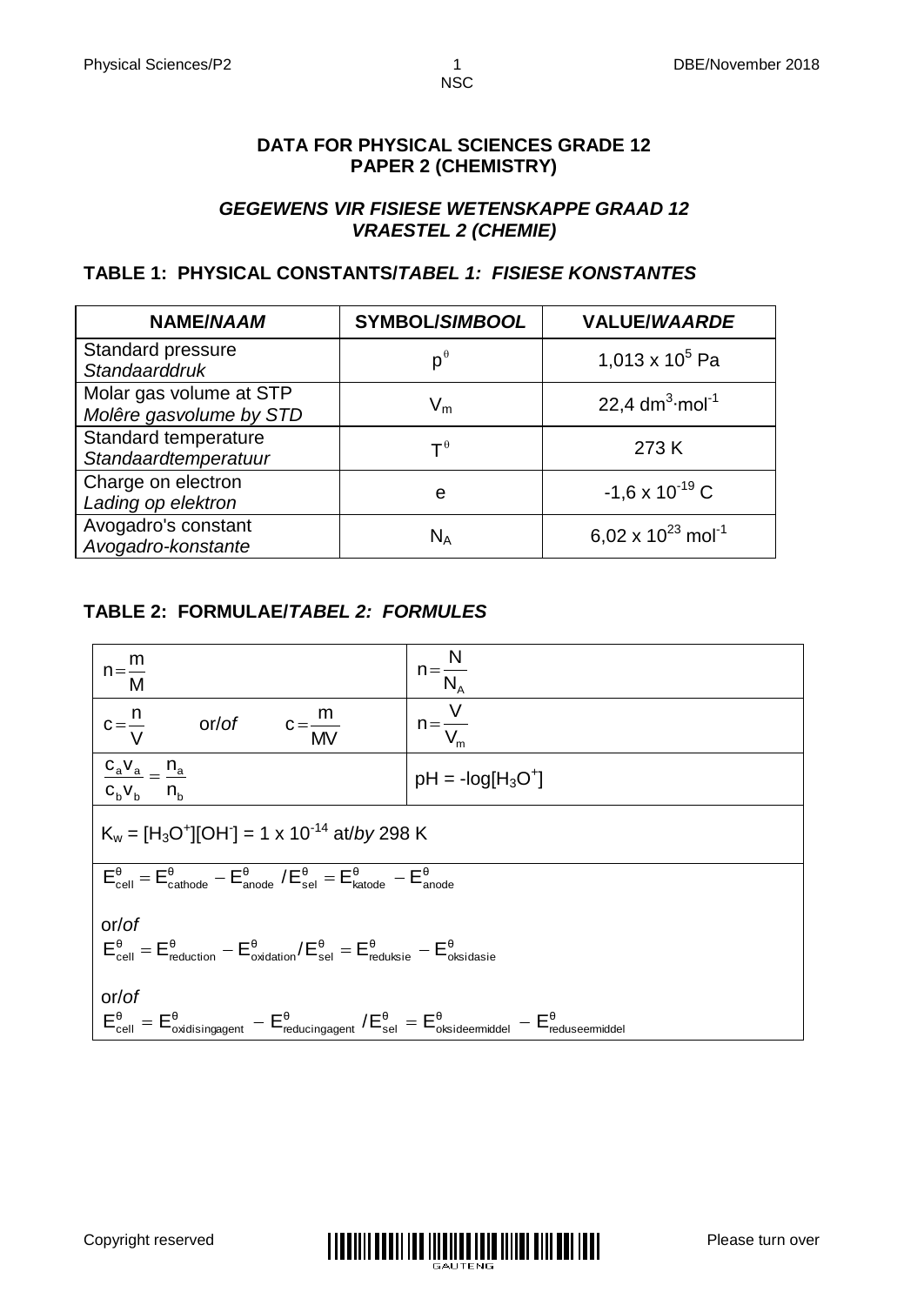Physical Sciences/P2 DBE/November 2018

NSC **TABLE 3: THE PERIODIC TABLE OF ELEMENTS** *TABEL 3: DIE PERIODIEKE TABEL VAN ELEMENTE*

|                         | 1<br>(1)        |                  | $\overline{2}$<br>(II) |                  | 3               |               |     | 5                   | 6                              | 7                              | 8                                          | 9                                           | 10                  | 11                                           | 12        | 13<br>(III)                             | 14<br>(IV)                    | 15<br>(V)                   | 16<br>(VI)                 | 17<br>(VII)                                           | 18<br>(VIII)           |
|-------------------------|-----------------|------------------|------------------------|------------------|-----------------|---------------|-----|---------------------|--------------------------------|--------------------------------|--------------------------------------------|---------------------------------------------|---------------------|----------------------------------------------|-----------|-----------------------------------------|-------------------------------|-----------------------------|----------------------------|-------------------------------------------------------|------------------------|
|                         |                 |                  |                        |                  |                 |               |     |                     |                                |                                | <b>Atomic number</b>                       |                                             |                     |                                              |           |                                         |                               |                             |                            |                                                       |                        |
| $\overline{2,1}$        | 1<br>H<br>1     |                  |                        |                  |                 |               |     | <b>KEY/SLEUTEL</b>  |                                |                                | <b>Atoomgetal</b>                          |                                             |                     |                                              |           |                                         |                               |                             |                            |                                                       | $\mathbf 2$<br>He<br>4 |
|                         | 3               |                  | 4                      |                  |                 |               |     |                     | Electronegativity              |                                | 29                                         |                                             | <b>Symbol</b>       |                                              |           | 5                                       | 6                             |                             | 8                          | 9                                                     | 10                     |
| $\frac{1}{2}$           | Li              | $\overline{1,5}$ | <b>Be</b>              |                  |                 |               |     |                     | Elektronegatiwitei $\bar{t}$   |                                | Cu<br><u>ღ</u><br>$\overline{\phantom{0}}$ |                                             | <b>Simbool</b>      |                                              |           | 2,0<br>$\mathsf B$                      | 2,5<br>$\mathbf C$            | 3,0<br>N                    | 3,5<br>$\mathbf O$         | $\overline{a}$<br>F                                   | <b>Ne</b>              |
|                         | 7               |                  | 9                      |                  |                 |               |     |                     |                                |                                | 63,5                                       |                                             |                     |                                              |           | 11                                      | 12                            | 14                          | 16                         | 19                                                    | 20                     |
|                         | 11              |                  | $\overline{12}$        |                  |                 |               |     |                     |                                |                                |                                            |                                             |                     |                                              |           | 13                                      | 14                            | 15                          | 16                         | 17                                                    | $\overline{18}$        |
| ြို့                    | <b>Na</b>       | 1,2              | Mg                     |                  |                 |               |     |                     |                                |                                | Approximate relative atomic mass           |                                             |                     |                                              |           | ن<br>15<br>Al                           | $\frac{8}{1}$<br>Si           | 2,1<br>P                    | 2,5<br>S                   | $\overline{\mathbf{3.0}}$<br>$\mathsf{C}\mathfrak{k}$ | Ar                     |
|                         | 23              |                  | 24                     |                  |                 |               |     |                     |                                |                                | Benaderde relatiewe atoommassa             |                                             |                     |                                              |           | 27                                      | 28                            | 31                          | 32                         | 35,5                                                  | 40                     |
|                         | 19              |                  | 20                     |                  | 21              |               | 22  | 23                  | 24                             | 25                             | 26                                         | 27                                          | 28                  | 29                                           | 30        | 31                                      | 32                            | 33                          | 34                         | 35                                                    | $\overline{36}$        |
| $\overline{\mathbf{0}}$ | Κ               | $\ddot{ }$       | Ca                     | 1,3              | <b>Sc</b>       | $\frac{1}{2}$ | Τi  | 1,6<br>$\mathsf{V}$ | $\frac{6}{7}$<br>$\mathsf{Cr}$ | $\frac{1}{2}$ Mn $\frac{1}{2}$ | Fe                                         | $\frac{8}{1}$<br>Co                         | $\frac{1}{2}$<br>Ni | $\ddot{5}$<br>$\mathsf{Cu} \mid \mathcal{C}$ | Zn        | 1,6<br>Ga                               | $\frac{1}{2}$<br>Ge           | $\overline{a}$<br><b>As</b> | $\frac{1}{2}$<br><b>Se</b> | $\frac{8}{2}$<br><b>Br</b>                            | Kr                     |
|                         | 39              |                  | 40                     |                  | 45              |               | 48  | 51                  | 52                             | 55                             | 56                                         | 59                                          | 59                  |                                              | 65        | 70                                      | 73                            | 75                          | 79                         | 80                                                    | 84                     |
|                         | 37              |                  | 38                     |                  | 39              |               | 40  | 41                  | 42                             | 43                             | 44                                         | 45                                          | 46                  | 63,5<br>47                                   | 48        | 49                                      | 50                            | 51                          | 52                         | 53                                                    | 54                     |
|                         |                 |                  |                        |                  |                 |               |     |                     |                                |                                |                                            |                                             |                     |                                              |           |                                         |                               |                             |                            |                                                       |                        |
| $\overline{0}$          | <b>Rb</b>       | $\overline{1}$   | <b>Sr</b>              | $\overline{1,2}$ | Y               | $\vec{a}$     | Zr  | <b>Nb</b>           | 1,8<br>Mo                      | <u>ი</u><br>1<br><b>Tc</b>     | $\overline{2,2}$<br>Ru                     | $Rh _{\alpha}^{\alpha}$<br>$\overline{2,2}$ | Pd                  | 0, 1<br>Ag                                   | Cd<br>Ĺ۳  | $\mathcal{L}^{\mathsf{t}}$<br><u>In</u> | $\overline{1,8}$<br>Sn        | <u>ှ</u><br><b>Sb</b>       | $\overline{2,1}$<br>Te     | 2,5                                                   | Xe                     |
|                         | 86              |                  | 88                     |                  | 89              |               | 91  | 92                  | 96                             |                                | 101                                        | 103                                         | 106                 | 108                                          | 112       | 115                                     | 119                           | 122                         | 128                        | 127                                                   | 131                    |
|                         | $\overline{55}$ |                  | 56                     |                  | $\overline{57}$ |               | 72  | 73                  | 74                             | 75                             | 76                                         | 77                                          | 78                  | 79                                           | 80        | 81                                      | 82                            | 83                          | 84                         | 85                                                    | 86                     |
| $\overline{0}$          | $\mathsf{Cs}$   | $\overline{6}$   | Ba                     |                  | La              | 1,6           | Hf  | Ta                  | W                              | Re                             | <b>Os</b>                                  | <u>Ir</u>                                   | <b>Pt</b>           | Au                                           | Hg        | $\ddot{1}$<br><b>Te</b>                 | $\overline{1,8}$<br><b>Pb</b> | $\ddot{6}$<br>Bi            | $\frac{1}{2}$ Po           | <b>S.S</b><br>At                                      | Rn                     |
|                         | 133             |                  | 137                    |                  | 139             |               | 179 | 181                 | 184                            | 186                            | 190                                        | 192                                         | 195                 | 197                                          | 201       | 204                                     | 207                           | 209                         |                            |                                                       |                        |
|                         | 87              |                  | 88                     |                  | 89              |               |     |                     |                                |                                |                                            |                                             |                     |                                              |           |                                         |                               |                             |                            |                                                       |                        |
| $\overline{5}$          | Fr              | <u> ၇၀</u>       | Ra                     |                  | <b>Ac</b>       |               |     | 58                  | 59                             | 60                             | 61                                         | 62                                          | 63                  | 64                                           | 65        | 66                                      | 67                            | 68                          | 69                         | 70                                                    | 71                     |
|                         |                 |                  | 226                    |                  |                 |               |     | Ce                  | Pr                             | <b>Nd</b>                      | Pm                                         | Sm                                          | Eu                  | Gd                                           | Tb        | <b>Dy</b>                               | Ho                            | Er                          | Tm                         | Yb                                                    | Lu                     |
|                         |                 |                  |                        |                  |                 |               |     | 140                 | 141                            | 144                            |                                            | 150                                         | 152                 |                                              |           |                                         | 165                           |                             | 169                        |                                                       |                        |
|                         |                 |                  |                        |                  |                 |               |     |                     |                                |                                |                                            |                                             |                     | 157                                          | 159       | 163                                     |                               | 167                         |                            | 173                                                   | 175                    |
|                         |                 |                  |                        |                  |                 |               |     | 90                  | 91                             | 92                             | 93                                         | 94                                          | 95                  | 96                                           | 97        | 98                                      | 99                            | 100                         | 101                        | 102                                                   | 103                    |
|                         |                 |                  |                        |                  |                 |               |     | Th                  | Pa                             | U                              | <b>Np</b>                                  | Pu                                          | Am                  | $\mathsf{C}$ m                               | <b>Bk</b> | <b>Cf</b>                               | Es                            | Fm                          | <b>Md</b>                  | <b>No</b>                                             | Lr                     |
|                         |                 |                  |                        |                  |                 |               |     | 232                 |                                | 238                            |                                            |                                             |                     |                                              |           |                                         |                               |                             |                            |                                                       |                        |

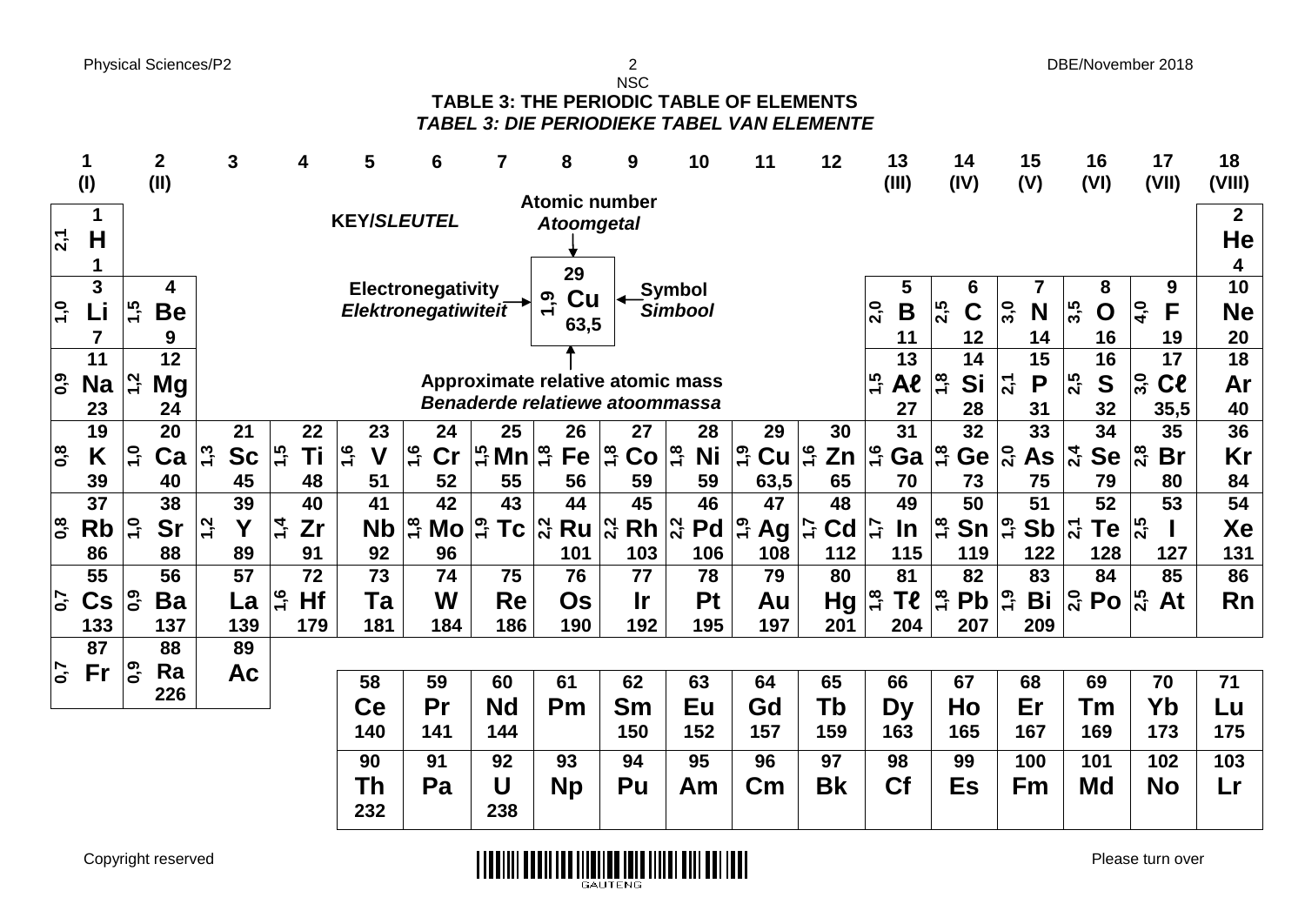| <b>Half-reactions/Halfreaksies</b>                                                                      |                                |                                                       | $E^{\theta}$ (V)   |                                                           |
|---------------------------------------------------------------------------------------------------------|--------------------------------|-------------------------------------------------------|--------------------|-----------------------------------------------------------|
| $F_2(g) + 2e^-$                                                                                         | $\Rightarrow$                  | $2F^-$                                                | $+2,87$            |                                                           |
| $Co^{3+} + e^{-}$ $\Rightarrow$ $Co^{2+}$                                                               |                                |                                                       | $+ 1,81$           |                                                           |
| $H_2O_2 + 2H^+ + 2e^ \Rightarrow$ 2H <sub>2</sub> O                                                     |                                |                                                       | $+1,77$            |                                                           |
| $MnO_4^- + 8H^+ + 5e^ \Rightarrow$ $Mn^{2+} + 4H_2O$                                                    |                                |                                                       | $+1,51$            |                                                           |
| $C\ell_2(g) + 2e^ \Rightarrow$ 2Cl <sup>-1</sup>                                                        |                                |                                                       | $+1,36$            |                                                           |
| $Cr_2O_7^{2-}$ + 14H <sup>+</sup> + 6e <sup>-</sup> $\Rightarrow$ 2Cr <sup>3+</sup> + 7H <sub>2</sub> O |                                |                                                       | $+1,33$            |                                                           |
| $O_2(g) + 4H^+ + 4e^ \Rightarrow$ 2H <sub>2</sub> O                                                     |                                |                                                       | $+1,23$            |                                                           |
| $MnO_2 + 4H^+ + 2e^ \Rightarrow$ $Mn^{2+} + 2H_2O$                                                      |                                |                                                       | $+1,23$            |                                                           |
| $Pt^{2+} + 2e^{-}$ $\Rightarrow$ Pt                                                                     |                                |                                                       | $+1,20$            |                                                           |
| $Br_2(\ell) + 2e^ \Rightarrow$ 2Br <sup>-</sup>                                                         |                                |                                                       | $+1,07$            |                                                           |
| $NO_3^- + 4H^+ + 3e^ \Rightarrow NO(g) + 2H_2O$                                                         |                                |                                                       | $+0,96$            |                                                           |
| $Hg^{2+} + 2e^ \Rightarrow$ $Hg(\ell)$                                                                  |                                |                                                       | $+0,85$            |                                                           |
| $Ag^+ + e^ \Rightarrow$ Ag                                                                              |                                |                                                       | $+0,80$            |                                                           |
| $NO_3^- + 2H^+ + e^ \Rightarrow$ $NO_2(g) + H_2O$                                                       |                                |                                                       | $+0,80$            |                                                           |
| $Fe^{3+} + e^{-}$ $\Rightarrow$ $Fe^{2+}$                                                               |                                |                                                       | $+0,77$            |                                                           |
| $O_2(g) + 2H^+ + 2e^ \Rightarrow$ $H_2O_2$                                                              |                                |                                                       | $+0,68$            |                                                           |
| $I_2 + 2e^ \Rightarrow$ 21 <sup>-</sup>                                                                 |                                |                                                       | $+0,54$            |                                                           |
| $Cu^{+} + e^{-} \Rightarrow Cu$                                                                         |                                |                                                       | $+0,52$            |                                                           |
| $SO_2 + 4H^+ + 4e^ \Rightarrow$ $S + 2H_2O$                                                             |                                |                                                       | $+0,45$            |                                                           |
| $2H_2O + O_2 + 4e^ \Rightarrow$ 40H <sup>-</sup>                                                        |                                |                                                       | $+0,40$            |                                                           |
| $Cu^{2+} + 2e^{-}$                                                                                      | $\Rightarrow$                  | Cu                                                    | $+0,34$            |                                                           |
| $SO_4^{2-}$ + 4H <sup>+</sup> + 2e <sup>-</sup>                                                         |                                | $\Rightarrow$ SO <sub>2</sub> (g) + 2H <sub>2</sub> O | $+0,17$            | Increasing reducing ability/Toenemende reduserende vermoë |
| $Cu^{2+} + e^{-}$ $\Rightarrow$ $Cu^{+}$                                                                |                                |                                                       | $+0,16$            |                                                           |
| $Sn^{4+} + 2e^ \Rightarrow$ $Sn^{2+}$                                                                   |                                |                                                       | $+0,15$            |                                                           |
| $S + 2H^{+} + 2e^{-}$ $\Rightarrow$ H <sub>2</sub> S(g)                                                 |                                |                                                       | $+0,14$            |                                                           |
| $2H^+ + 2e^-$<br>$Fe^{3+} + 3e^{-}$                                                                     | $\Rightarrow$<br>$\Rightarrow$ | H <sub>2</sub> (g)<br>Fe                              | 0,00<br>$-0,06$    |                                                           |
| $Pb^{2+} + 2e^{-}$                                                                                      | $\Rightarrow$                  | Pb                                                    | $-0,13$            |                                                           |
| $Sn^{2+} + 2e^{-}$                                                                                      | $\Rightarrow$                  | Sn                                                    | $-0,14$            |                                                           |
| $Ni2+ + 2e-$                                                                                            | $\Rightarrow$                  | Ni                                                    | $-0,27$            |                                                           |
| $Co^{2+} + 2e^{-}$                                                                                      | $\Rightarrow$                  | Co                                                    | $-0,28$            |                                                           |
| $Cd^{2+} + 2e^{-}$                                                                                      | $\Rightarrow$                  | Cd                                                    | $-0,40$            |                                                           |
| $Cr^{3+} + e^{-}$                                                                                       | $\Rightarrow$                  | $Cr^{2+}$                                             | $-0,41$            |                                                           |
| $Fe^{2+} + 2e^{-}$                                                                                      | $\Rightarrow$                  | Fe                                                    | $-0,44$            |                                                           |
| $Cr^{3+} + 3e^{-}$                                                                                      | $\Rightarrow$                  | Cr                                                    | $-0,74$            |                                                           |
| $Zn^{2+} + 2e^{-}$                                                                                      | $\Rightarrow$                  | Zn                                                    | $-0,76$            |                                                           |
| $2H_2O + 2e^-$<br>$Cr^{2+} + 2e^{-}$                                                                    | $\Rightarrow$                  | $H_2(g) + 2OH^-$                                      | $-0,83$            |                                                           |
| $Mn^{2+} + 2e^{-}$                                                                                      | $\Rightarrow$<br>$\Rightarrow$ | Cr<br>Mn                                              | $-0,91$<br>$-1,18$ |                                                           |
| $Al^{3+} + 3e^{-}$                                                                                      | $\Rightarrow$                  | Al                                                    | $-1,66$            |                                                           |
| $Mg^{2+}$ + 2e <sup>-</sup>                                                                             | $\Rightarrow$                  | Mg                                                    | $-2,36$            |                                                           |
| $Na^+ + e^-$                                                                                            | $\Rightarrow$                  | Na                                                    | $-2,71$            |                                                           |
| $Ca^{2+} + 2e^{-}$                                                                                      | $\Rightarrow$                  | Ca                                                    | $-2,87$            |                                                           |
| $Sr^{2+} + 2e^{-}$                                                                                      | $\Rightarrow$                  | Sr                                                    | $-2,89$            |                                                           |
| $Ba^{2+} + 2e^{-}$                                                                                      | $\Rightarrow$                  | Ba                                                    | $-2,90$            |                                                           |
| $Cs^+ + e^-$                                                                                            | $\Rightarrow$                  | Cs                                                    | $-2,92$            |                                                           |
| $K^+ + e^-$<br>$Li^+ + e^-$                                                                             | $\Rightarrow$                  | Κ                                                     | $-2,93$            |                                                           |
|                                                                                                         | $\Rightarrow$                  | Li                                                    | $-3,05$            |                                                           |

#### NSC **TABLE 4A: STANDARD REDUCTION POTENTIALS** *TABEL 4A: STANDAARD-REDUKSIEPOTENSIALE*